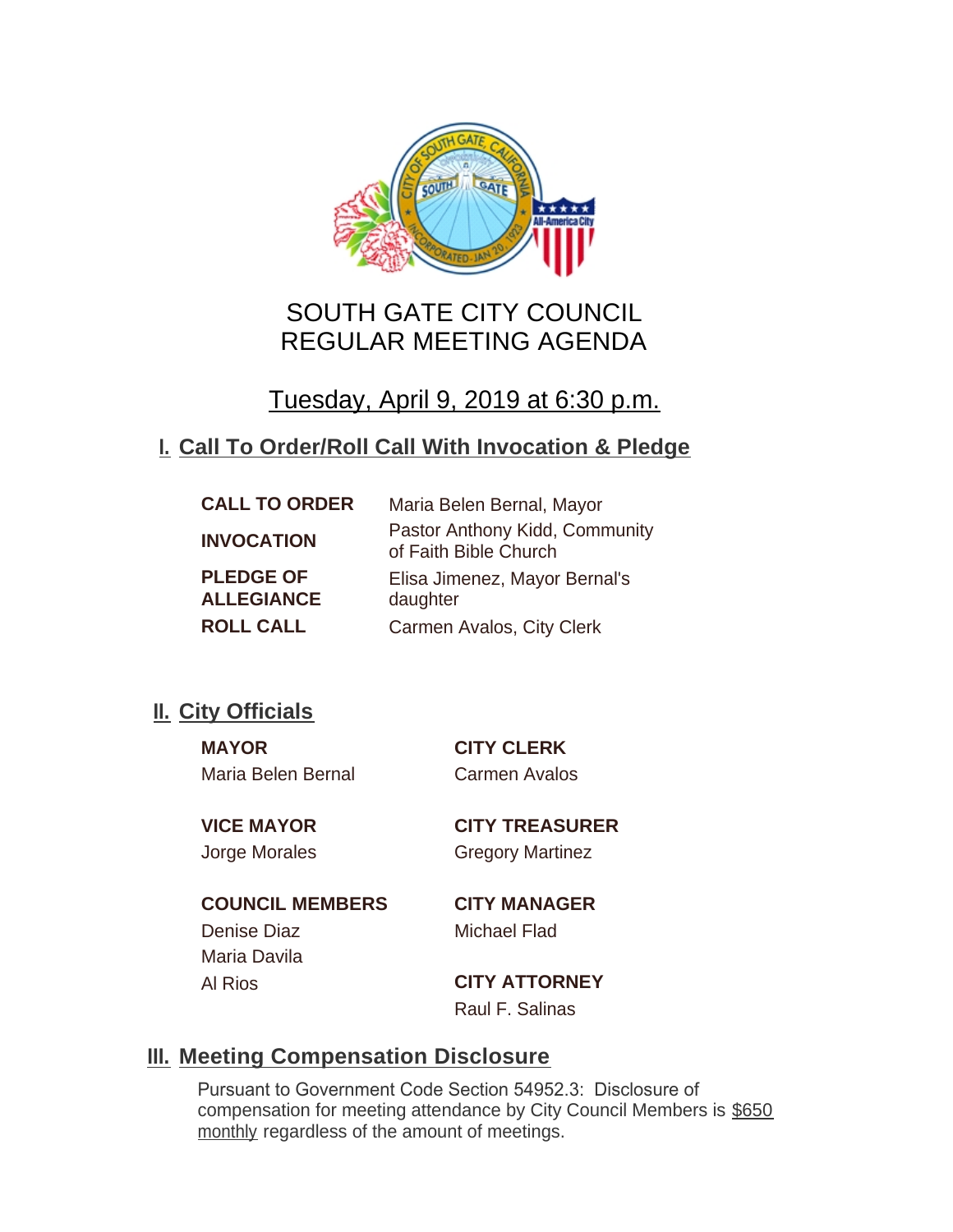## **Proclamations, Certificates, Introductions And IV. Ceremonial Actions**

#### **1. Proclamation Declaring April 13, 2019, As The City's 14th Annual Earth Day Celebration**

The City Council will issue a Proclamation declaring April 13, 2019, as the 14th Annual Earth Day Celebration in the City of South Gate. (PW)

Documents:

#### [ITEM 1 REPORT 040919.PDF](http://ca-southgate.civicplus.com/AgendaCenter/ViewFile/Item/7403?fileID=17685)

#### **2. Certificate Of Appreciation To Artist Ja'Rie Gray For Designing Metro's "Through The Eyes Of Artists" Poster Featuring South Gate**

The City Council will present a Certificate of Appreciation to artist Ja'Rie Gray for designing Metro's "Through the Eyes of Artists" poster featuring the shape of the City of South Gate. (ADMIN)

Documents:

#### [ITEM 2 REPORT 040919.PDF](http://ca-southgate.civicplus.com/AgendaCenter/ViewFile/Item/7393?fileID=17675)

#### **3. Introduction Of 2019 Azalea Queen Susan Janer And 2019 Grand Marshal Gil Hurtado**

The City Council will introduce 2019 Azalea Queen Susan Janer and 2019 Grand Marshal Gil Hurtado, and will present them with the Key to the City. (PARKS)

Documents:

#### [ITEM 3 REPORT 040919.PDF](http://ca-southgate.civicplus.com/AgendaCenter/ViewFile/Item/7394?fileID=17676)

#### **4. Certificates Of Appreciation To Miss Azaleita Court 2018 For Their Dedicated Service And Introduction Of Miss Azaleita Court 2019**

The City Council will: (PARKS)

a. Present Certificates of Appreciation to the outgoing Miss Azaleita Court 2018 in recognition of their dedicated service to the community; and

b. Introduce the incoming Miss Azaleita Court 2019 and present them with City lapel pins.

Documents: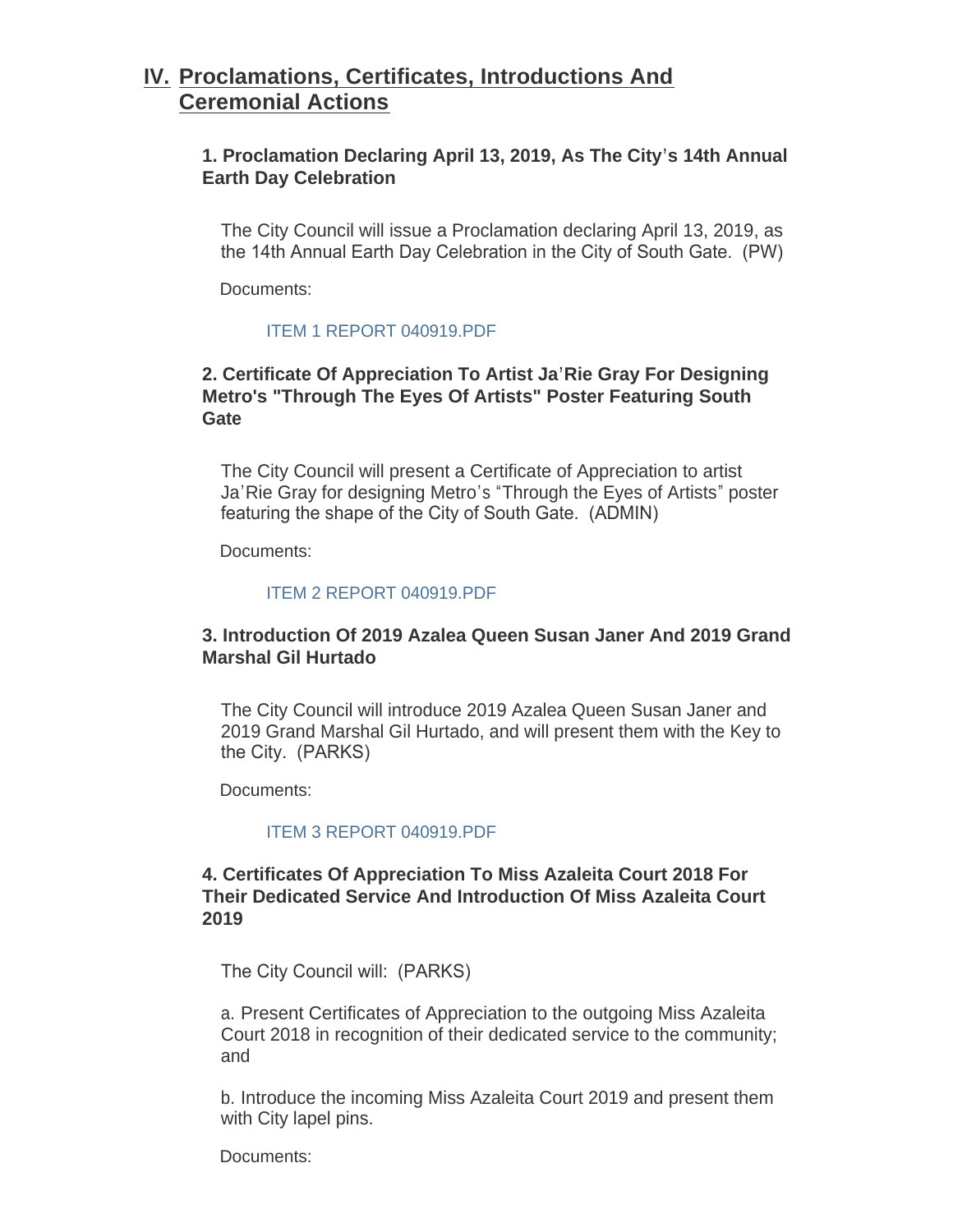#### [ITEM 4 REPORT 040919.PDF](http://ca-southgate.civicplus.com/AgendaCenter/ViewFile/Item/7395?fileID=17677)

#### **5. Certificates Of Appreciation To Miss South Gate Court 2018 For Their Dedicated Service And Introduction Of Miss South Gate Court 2019**

The City Council will: (PARKS)

a. Present Certificates of Appreciation to the outgoing Miss South Gate Court 2018 in recognition of their dedicated service to the community; and

b. Introduce the incoming Miss South Gate Court 2019 and present them with a City lapel pin.

Documents:

#### [ITEM 5 REPORT 040919.PDF](http://ca-southgate.civicplus.com/AgendaCenter/ViewFile/Item/7396?fileID=17678)

#### **6. Certificates Of Appreciation To The South Gate High School Leadership Class Students For Their Dedicated Service To The Community**

The City Council will present Certificates of Appreciation to the students of the South Gate High School Leadership Class for their dedicated service to the South Gate community during their senior year. (ADMIN)

Documents:

#### [ITEM 6 REPORT 040919.PDF](http://ca-southgate.civicplus.com/AgendaCenter/ViewFile/Item/7397?fileID=17679)

#### **7. City Council Re-Organization: Nomination/Selection Of Mayor And Vice Mayor; And Oaths Of Office**

The City Council will: (ADMIN)

a. The City Council will re-organize by nominating and selecting a new Mayor and new Vice Mayor for a one year term; the selection will be ratified by a majority vote of the City Council; and

b. The Oaths of Office will be administered to the newly selected Mayor and Vice Mayor.

Documents:

#### [ITEM 7 REPORT 040919.PDF](http://ca-southgate.civicplus.com/AgendaCenter/ViewFile/Item/7398?fileID=17680)

**8. City Council Appointments To City Commissions And Committees**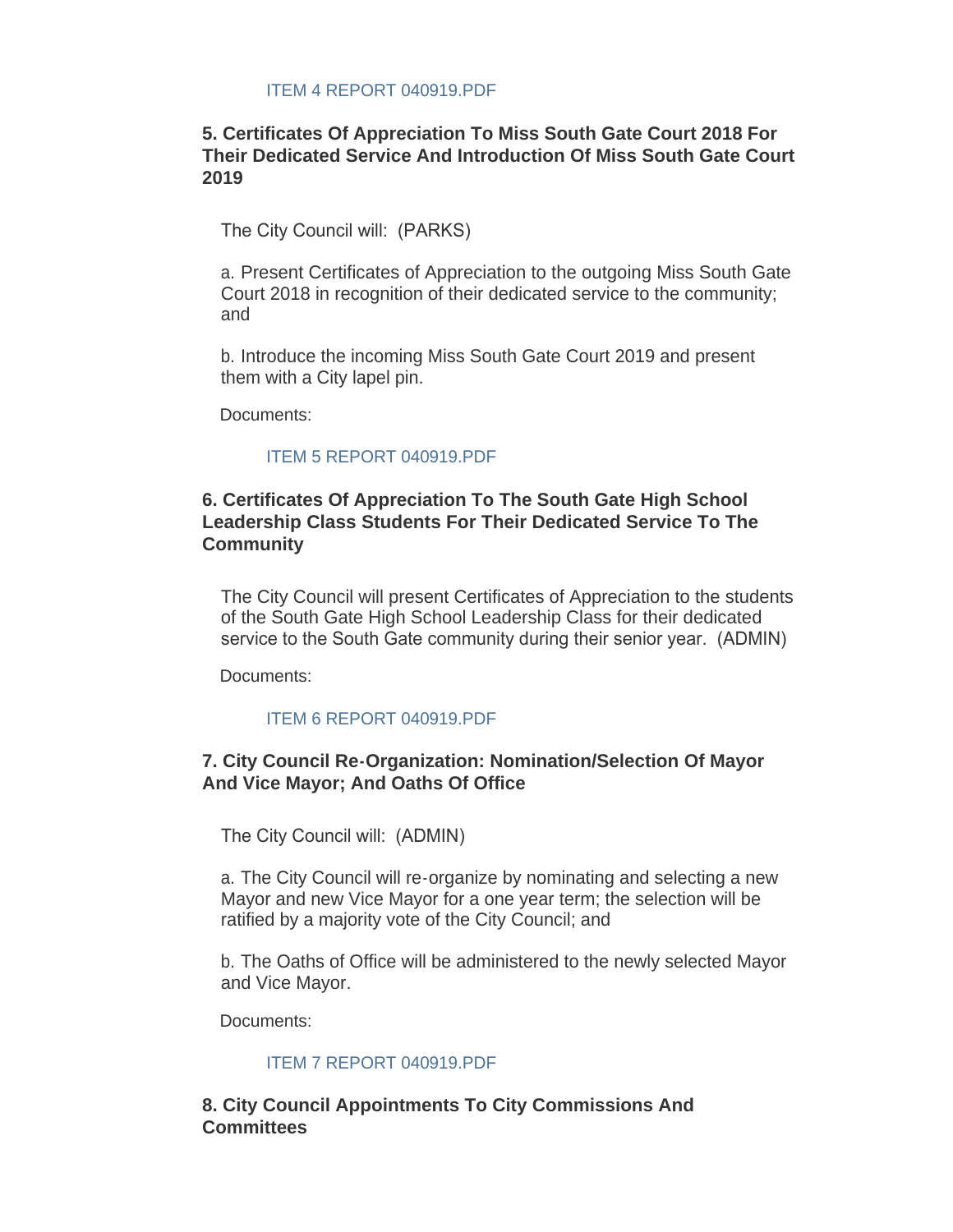The City Council will make appointments to City Commissions and Committees; the appointments will be ratified by a majority vote of the City Council. (ADMIN)

Documents:

#### [ITEM 8 REPORT 040919.PDF](http://ca-southgate.civicplus.com/AgendaCenter/ViewFile/Item/7399?fileID=17681)

#### **9. City Council Appointments To Outside Boards And Agencies**

The City Council will make appointments to outside boards and agencies; the appointments will be ratified by a majority vote of the City Council. (ADMIN)

Documents:

#### [ITEM 9 REPORT 040919.PDF](http://ca-southgate.civicplus.com/AgendaCenter/ViewFile/Item/7400?fileID=17682)

## **Comments From The Audience V.**

During this time, members of the public and staff may address the City Council regarding any items within the subject matter jurisdiction of the City Council. Comments from the audience will be limited to five (5) minutes per speaker; unless authorized by the Mayor, the time limit may not be extended by utilizing another member's time. There will be no debate or action on items not listed on the agenda unless authorized by law.

Note: The City Council desires to provide all members of the public with the opportunity to address the Council. Nevertheless, obscene language, comments intended to disrupt or interfere with the progress of the meeting or slanderous comments will not be tolerated and may result in ejection and/or may constitute a violation of South Gate Municipal Code Section 1.04.110.

## **Reports And Comments From City Officials VI.**

During this time, members of the City Council will report on matters pertaining to their service on various intergovenmental boards and commissions as a representative of the City pursuant to Assembly Bill 1234. City Council Members will also have an opportunity to comment on matters not on the agenda.

Following the City Council Members, reports and comments will be heard by the City Clerk, City Treasurer, City Manager and Department Heads.

### **Consent Calendar Items VII.**

Agenda Items **10, 11 and 12** are consent Calendar Items. All items including Ordinances, Resolutions and Contracts, may be approved by adoption of the Consent Calendar, individually and collectively by one (1) motion. There will be no separate discussion of these items unless Members of the City Council, the public, or staff request that specific items be removed from the Consent Calendar for separate discussion and action.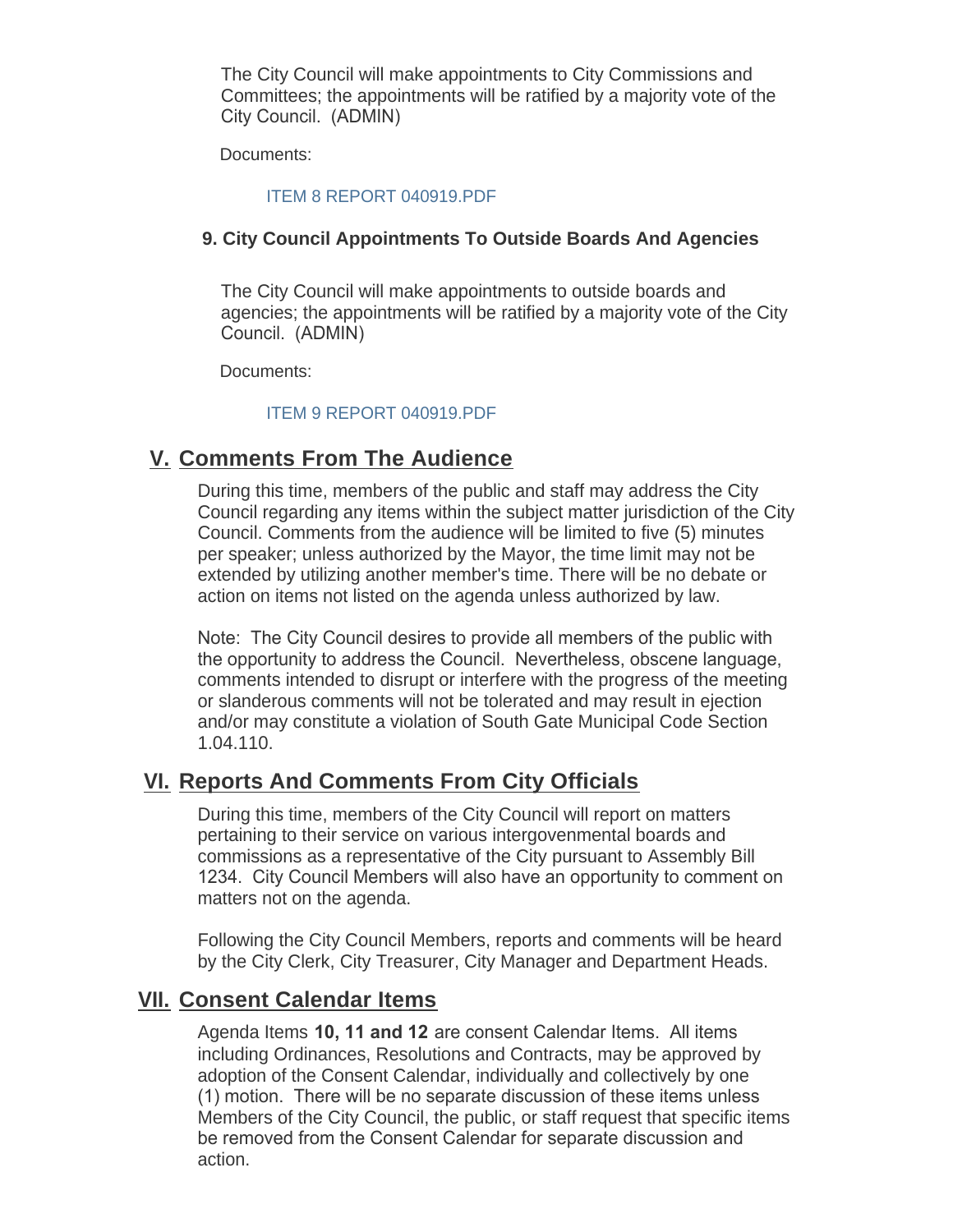Any Motion to introduce or adopt an Ordinance on the Consent Calendar shall be: (1) a motion to waive the reading of the Ordinance and introduce the Ordinance or (2) a motion to waive the reading of the Ordinance and adopt the Ordinance, as appropriate.

#### **10. Resolution In Support Of An Accurate 2020 Census Of The Southeast Los Angeles Region**

The City Council will consider adopting a **Resolution** in support of an accurate 2020 Census of the Southeast Los Angeles region. (ADMIN)

Documents:

#### [ITEM 10 REPORT 040919.PDF](http://ca-southgate.civicplus.com/AgendaCenter/ViewFile/Item/7401?fileID=17683)

#### **11. Agreement With All American Asphalt For Construction Of The Circle Park Driveway**

The City Council will consider: (PW)

a. Approving an Agreement (**Contract No.** 1995) with All American Asphalt to construct the Circle Park Driveway, City Project No. 634- PRK (Project), in the amount not-to-exceed \$268,576;

b. Appropriating \$115,860 in Los Angeles County Proposition A Maintenance & Servicing Funds to Account No. 311-790-39-9472 to fully fund the Project;

c. Authorizing the Mayor to execute the Agreement in a form acceptable to the City Attorney; and

d. Approving the Notice of Exemption for the construction of the Project and direct the City Clerk to file it with the Los Angeles County Recorder's Office.

Documents:

#### [ITEM 11 REPORT 040919.PDF](http://ca-southgate.civicplus.com/AgendaCenter/ViewFile/Item/7404?fileID=17692)

#### **12. Completion Of The Safe Routes To School Project, Cycle 10**

The City Council will consider: (PW)

a. Accepting completion of construction, effective April 2, 2019, of the Safe Routes to School Project, Cycle 10, in the vicinity of South Gate Middle School, City Project No. 481-TRF;

b. Approving Change Order No. 1 in the amount of \$15,809 that was necessary to address unforeseen field conditions, and to remove